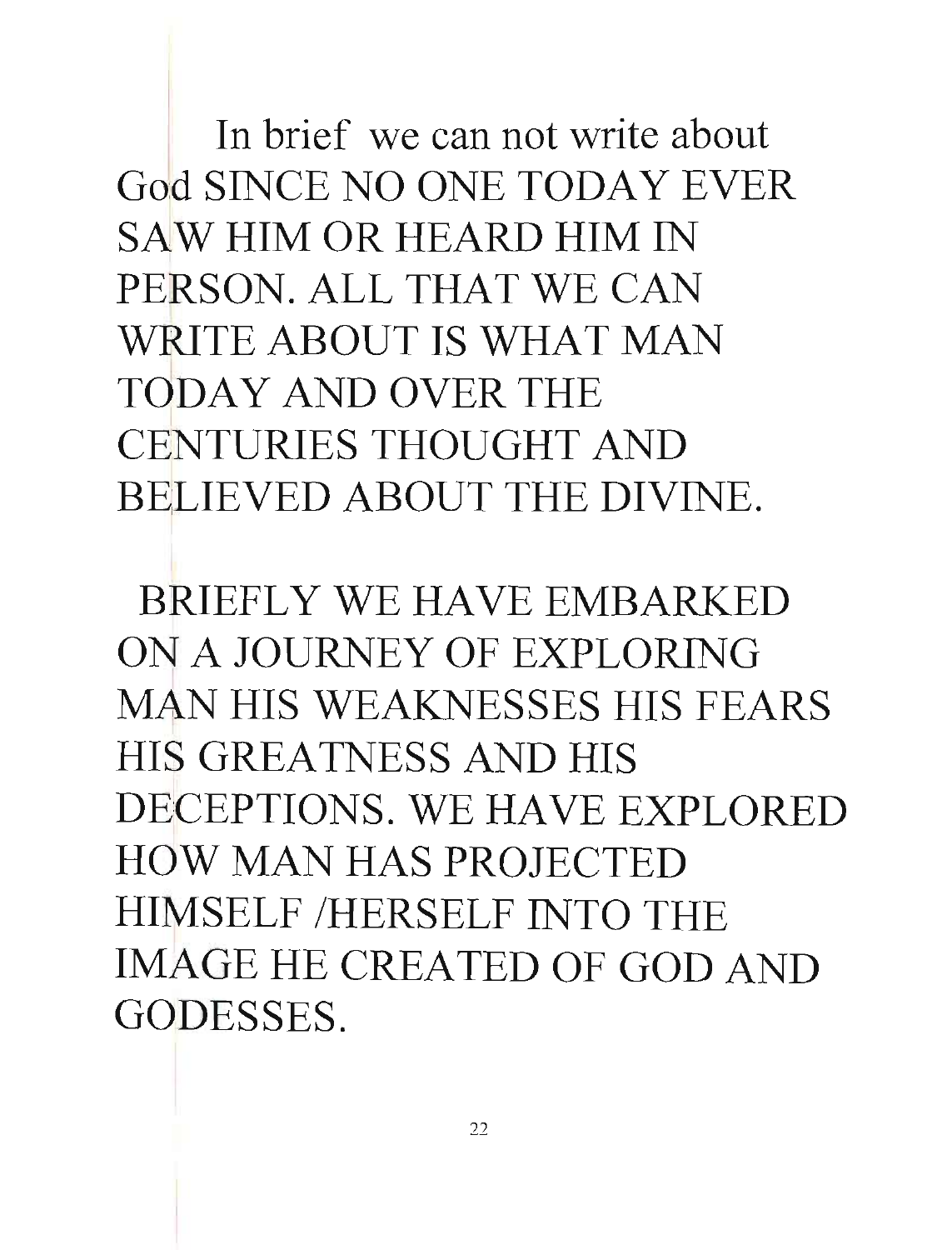All we can honestly report is historically what man wrote about other men and how he *Ishe* behaved toward others who were or were not part of his group. How did men behave toward humans and non humans.

It is the purpose of this volume as well as other books I have written to report historically the relation of our non Jewish neighbors with Jews. The saga of the Jew and the misrepresentations about the Jew and his beliefs are

documented. In the following chapters I have attempted to correct and disprove the prejudices and lies written and practiced about Jews Judaism and the State of Israel. This is not a book that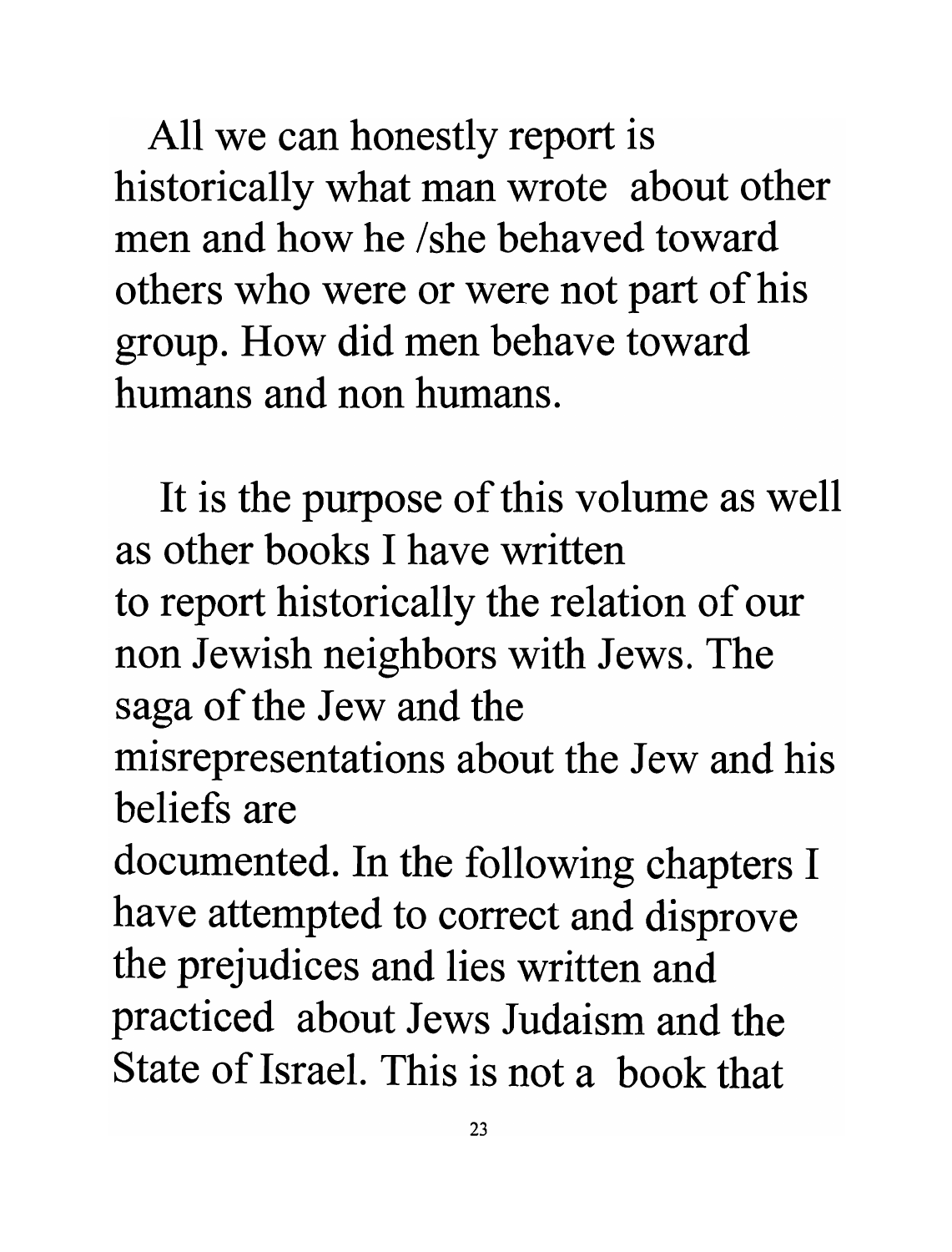considers all opinions equal and relative. Murder is not relative. There exists evil. The murderers are evil. Those individuals who are suicide bombers are evil. All people who sponsor and aid and abet the suicide bombers should all be exterminated. We should pre empt the murderers and exterminate all people who aid and abet in the killings WE DO NOT GIVE EQUAL TREATMENT TO ONE WHO ADVOCATES THE DESTRUCTION OF Jews and Judaism and the State of Israel. WE ARE NOT INTIMIDATED TO CALL THEM ASSASSINS AND DESECRATE RS OF GOD'S WILL. WE DO NOT KNOW THE ESSENCE OF GOD. BUT WE DO KNOW THAT GOD CREATED A WORLD COMPOSED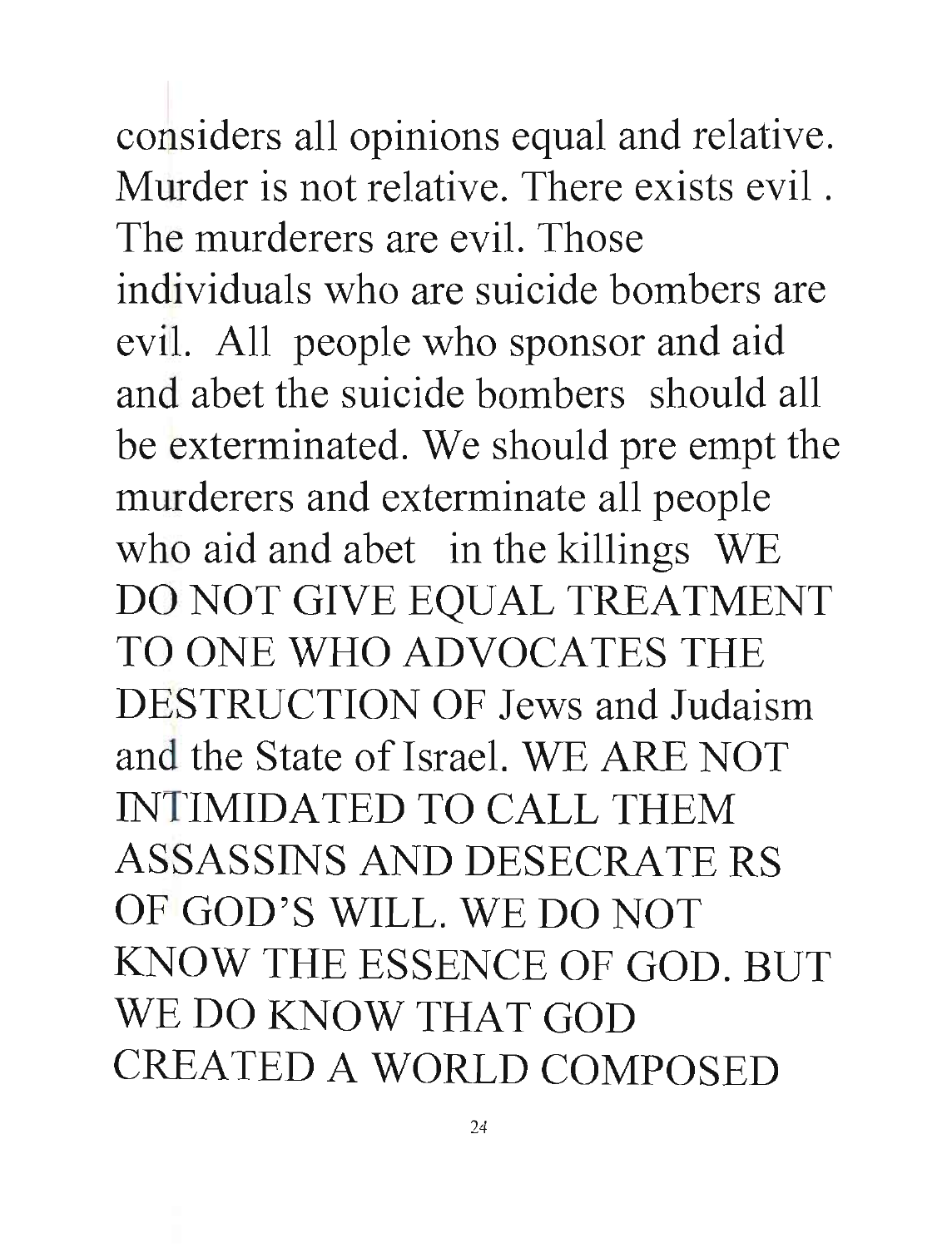## OF A MULTITUDE OF RACES RELIGIONS AND MALES AND FEMALES. GOD DOES NOT WANT ONE GROUP OF HIS CREATIONS TO ANNIHILATE ANOTHER GROUP OF HIS CREATIONS.

Historically, each group of humans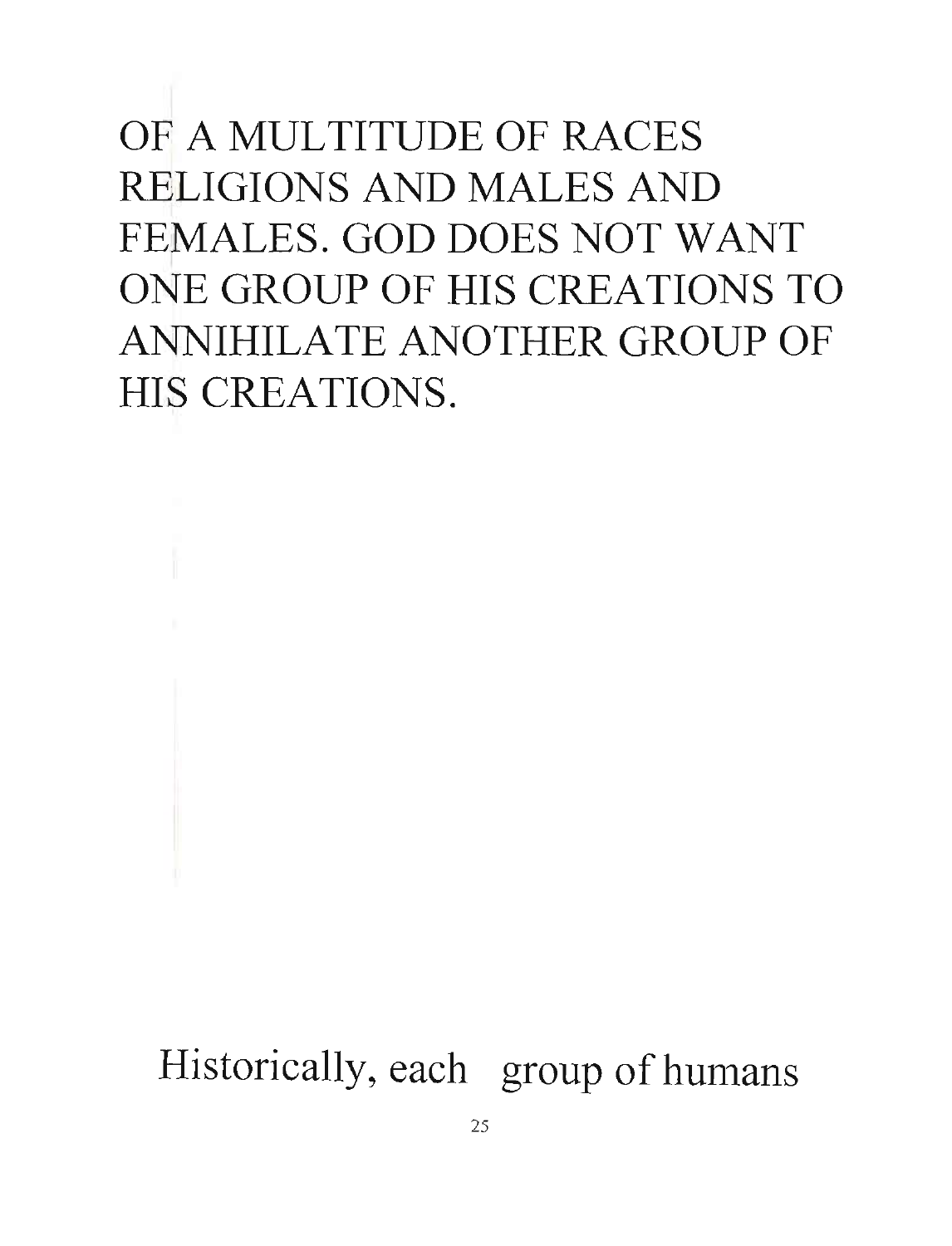## sees God through their own eyes. Each **person wears colored glasses and sees God the way he/ she sees himself/herself.**

The ancient Romans used to crucify the prisoners they captured. Or else the prisoners became gladiators. They were forced to tight starved lions and tigers or other gladiators. Either they killed or got killed. The fortunate prisoners were sold into slavery.

The ancient Greeks exposed their newborn infants to the elements. If they survived then they possessed strong constitutions, and could provide powerful soldiers in future wars. The old and infirm they would throw to starved dogs who would tear them apart. Thus they solved their social security and old age and disability problem. The ancient Eskimos would also throw out of the igloos the old and unproductive members of their society into the freezing weather. They then would perish, and solve their problem of old age and disability

The ancient Greeks killed one or many prisoners by tying each arm and leg to the branches of parallel trees . The branches were pulled to tie the arm and legs of the prisoner. . When the branches were let go the prisoner was torn apart. Thus the branches acted as the scaffold in a hanging when the place where the victim is standing is released the victim falls to his death. The victim can have his head severed in the fall as occurred when the Iraqis hanged Saddam Hussein's henchmen who were found guilty by the present Iraqi government. The fortunate prisoners were sold into slavery. Thus the Greeks and Romans obtained inexpensive labor, while they idled their time in fornication over eating -gluttony and plotting murders .. Murder and fornication and lust was the normal life style . They justified their life style since their gods also did the same. The clones their gods always copied in the celestial and spiritual realm all the vices weaknesses of men.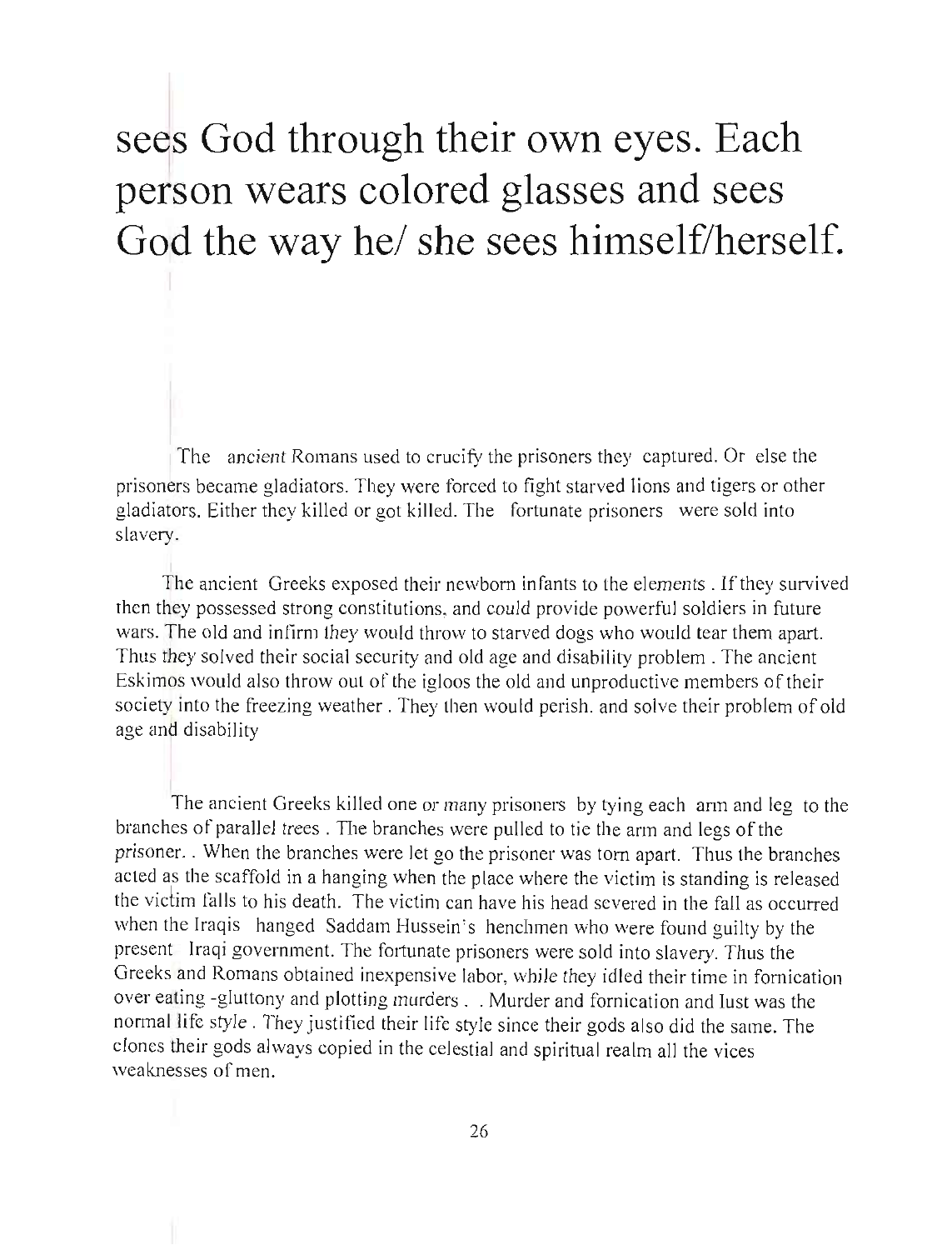As a matter of fact in many Middle Eastern and Eastern mystery religions. one of the gods always was killed in the winter and was resurrected in the spring. The event was marked by bringing human sacrifices in the winter and indulging in sexual orgies in the spring in order to encourage nature to be plentiful. Temple prostitutes offered free sex. No virgin was permitted to get married before she offered herself for a period of time as a Temple prostitute. The Europeans copied this custom that the lord of the mansion would first have sex with any bride. This provided a legal challenge for Judaism, since every bride was first taken to bed by the lord of the mansion . Since a married woman is forbidden to her husband if she has sex with an other man. The rabbis solved this problem excusing the bride since the sex was forced. Only when a married woman has sex by her own choice is she forbidden. Even if she gets pregnant the child is not considered illegitimate under the circumstances. I describe this matter more elaborately in my Responsa volume 3 .

Interestingly, in pagan Rome the Roman deity Dionysus son of Jupiter and the Greeks consider Dionysus as the son of Zeus were crucified in order to forgive the sin of Adam and Eve who ate from the fruit of the tree of wisdom. Thus the li fe style of the pagan Romans and Greeks projected and created a clone of themselves in their deities.

The Hindus burned alive the widows of the deceased. This cruel barbarian custom was reenacted and a clone was created in the Hindu belief that Krishna the son or alter ego of one of the Hindu gods Vishnu was also crucified to forgive the sins of Adam and Eve who ate from the fruit of the tree of wisdom.

Mithraism originally a Persian belief was later adopted by the Romans claims that the sun is god. They also have a similar story of a Messiah a son born from the union of a mortal virgin and a god who appears in human form for 30 years then is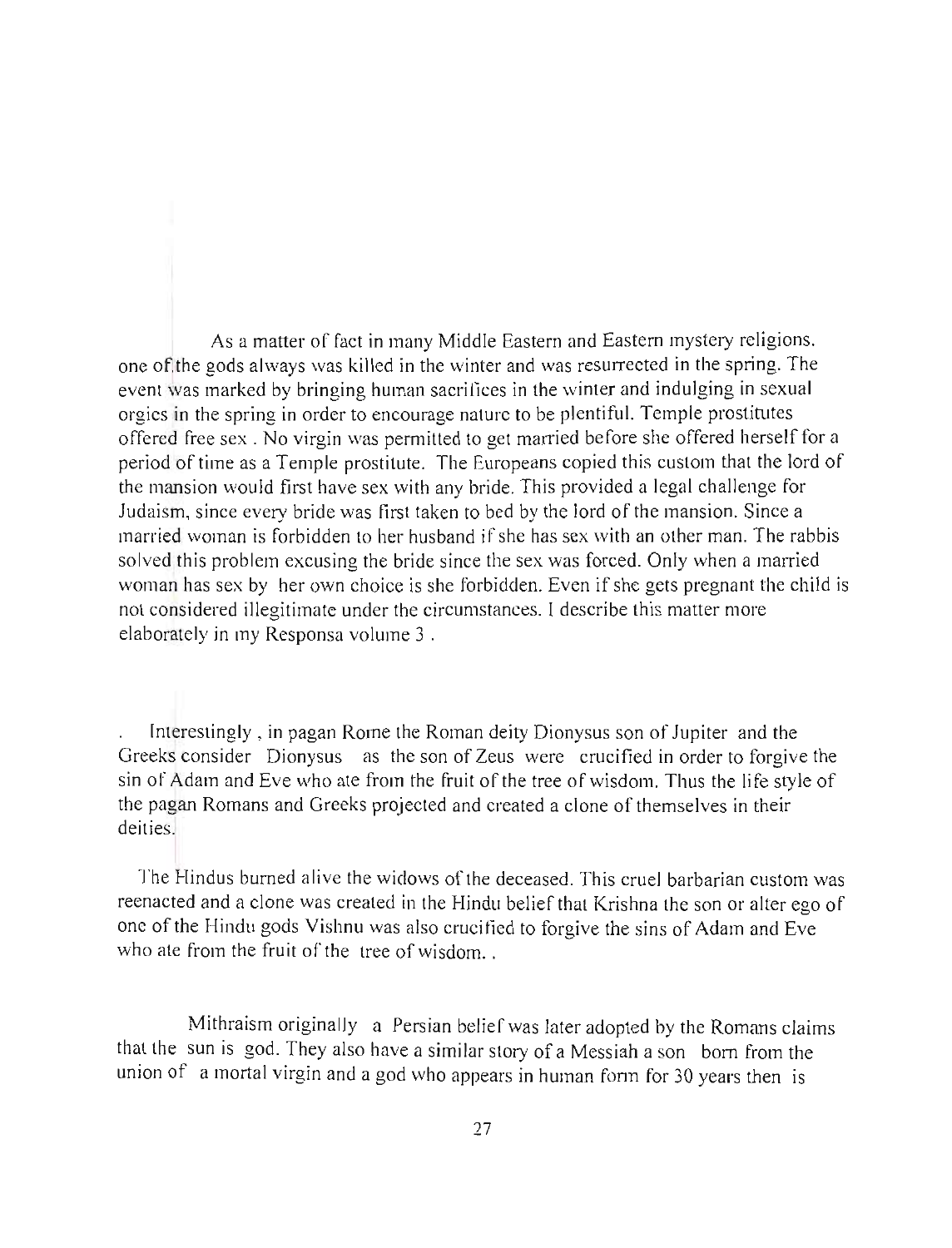crucified or is buried alive. He dies to forgive the sins of men. He then is resurrected and joins the father god in heaven in a trinity or other union.

The ancient Egyptians believed that Isis -Meri a virgin goddess becomes pregnant by saving the seed from Osiris another Egyptian god who had previously been killed by a rival god. Isis resurrects Osiris. . Isis then gives birth to Horus who assumes human form He preached to mankind to reform. He antagonizes the priests and is condemned to be killed. After his death he is resurrected by his mother Isis. and goes to heaven and becomes part of a pantheon of gods. In the Roman catacombs one can find paintings or statutes of lsi -Meri holding the infant man god Horus. Some scholars believe that this painting of lsi Meri and the in fant Horus is the original Maddona and child. Isis Meri according to Egyptian mythology is the mother of creation. Every spring the Nile rises and irrigates the fields and all vegetation and fruit grows which is the manifestation of Isis Meri. Isis Meri also gave birth to the sun amd the moon whom the Egyptian also worshiped..

There exists among Catholics today a grass root movement to elevate Mary- the mother of Jesus to the status of another divinity. Thus the trinity would be expanded to four. Catholics today pray to Mary to beseech her son to forgive sin and also revere her statute in the Church. Nevertheless the Church is very decisive in their denial of conveying divinity to Mary. Of course Protestants are opposed to such deification. They even oppose Catholic's praying to Mary to beseech Jesus or to revere Mary. They label such action, as well as, praying to Saints and having their statutes in the Catholic Church as idolatry .as clearly prohibited in Exodus 20: 2, 3 and 4 the first of the Ten Commandments. They charge the Catholic Church of copying these rites as well as all the innovations passed by the various Catholic Popes and bishops in the synods from 500 -1 500 as borrowing from the pagan mystery religions.

The Catholics counter that even the Jewish Bible permitted Moses to build a copper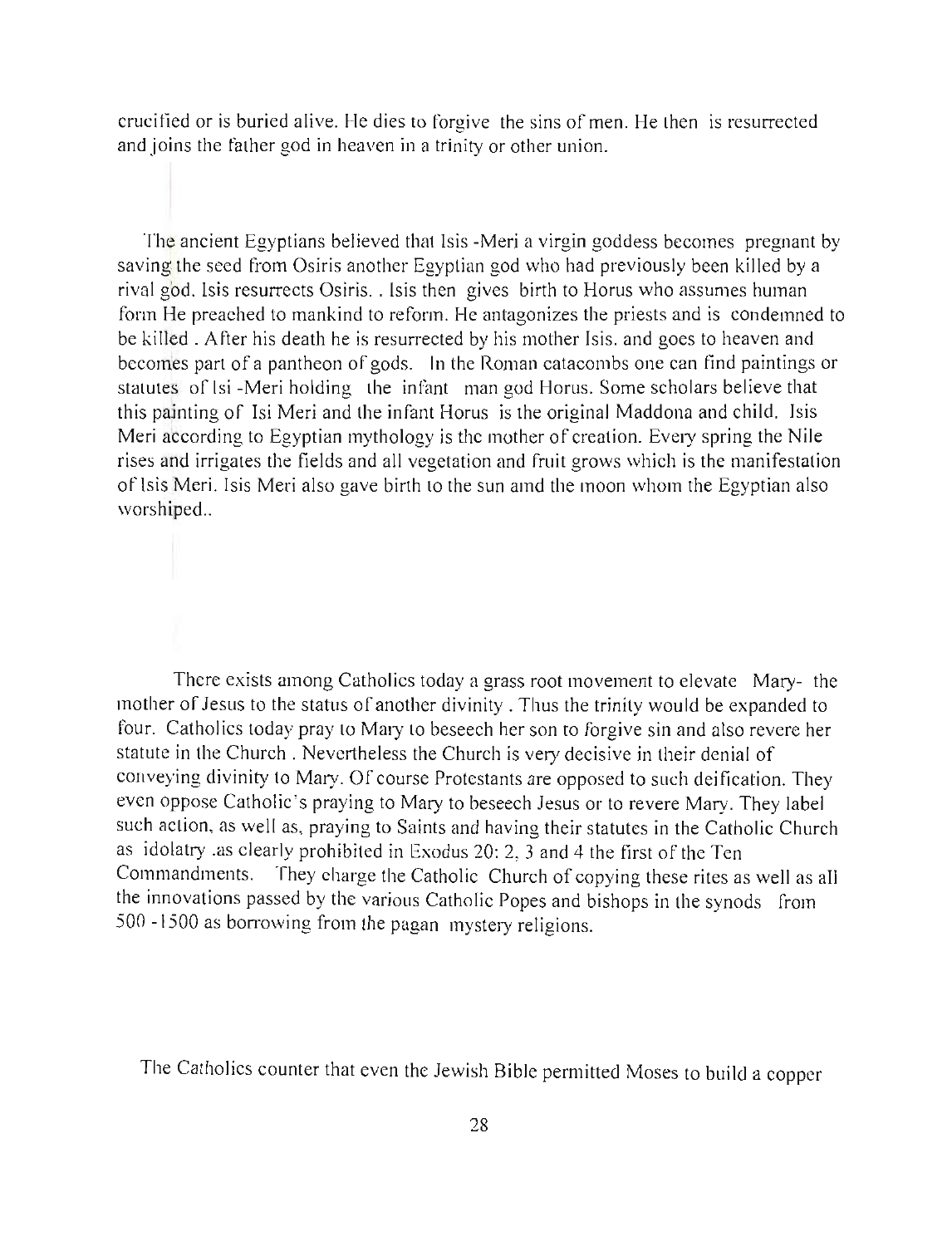snake so the Jews who were punished by God and were dying from being bitten by poisonous snakes could look at the copper snake and live. Furthermore, Cherubin were part of the ark where the tablets of the Ten Commandments were kept .in the Temple built by Moses and ordered by God.

The Catholics also claim that since they believe in the incarnation of Jesus from a virgin it is also permitted to make statutes to show how.Jesus looked even if it may not be an exact likeness. They claim that they are not worshiping the image but their prayers are going beyond the image to Jesus himself.

Catholics maintain that it was necessary to make images in order not to offend the pagans whom they were converting. Catholics would incorporate their gods as Saints and the pagans would continue worshiping them however as subordinates to Jesus. They would confer upon them the same role as is given to Mary. Furthermore , since most people were illiterate by having an image it was easier for the people to understand what the priests were preaching.

Protestants do not accept the Catholic explanation. What the Jews had Cherubin on top of the Ark where the Ten commandments tablets were kept was a direct order by God. However any other statutes especially at Church is a violation of Exodus 20:2,3, and 4 and is idolatry. Likewise, the copper snake built by Moses was also a direct order from God. Building statutes and incorporating them at worship , however , is prohibited according to Protestants.

Furthermore, Protestants differ with Catholics on the interpretation of the New Testament scriptures. According to Catholics the New Testament vests the power in a centralized authority to make innovations regarding belief and practice. The Protestants deny such authority and interpret the scriptures to support their position.

There existed historically hundreds if not thousands of different sects of Christianity that were labeled by the Catholic Church as heretical. Hundreds of Thousands if not millions Christians were killed by other Christians to settle their different interpretations of the Bible beliefs and practices over the 1700 years since the beginning of Christianity. Today there exists over 33,000 different sects of Christianity each one interpreting the Bible differently. That includes Trinitarians as well as non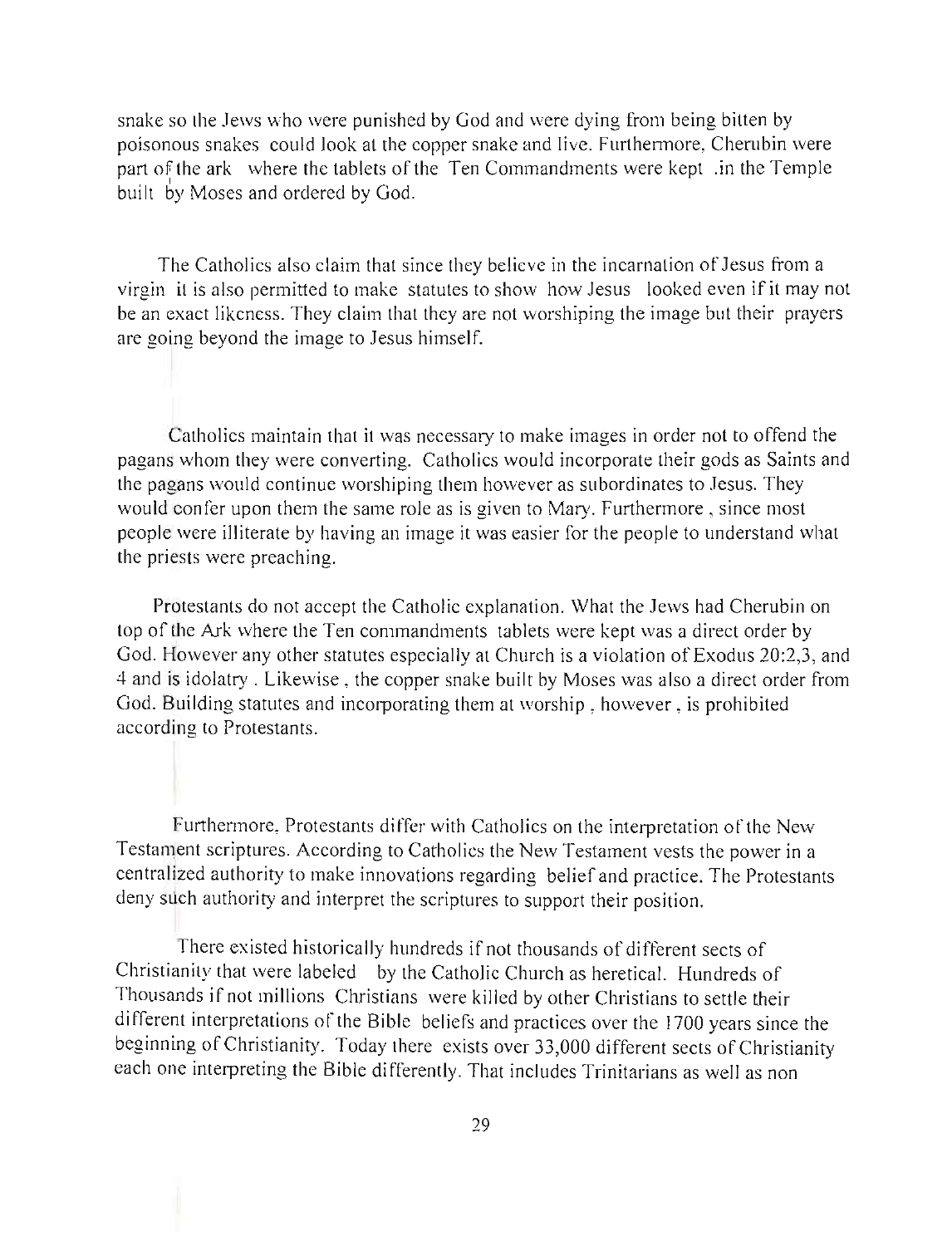Trinitarians and Unitarians who believe that Jesus is an Angel created by God and is not the same substance as God. This figure does not include Islam that consider Jesus as a prophet and Judaism that either deny that Jesus existed or else state that he was a Rabbi who led a Rabbinical Court. The position of Judaism may be akin to the position of the Ebyonim who lived at the time of the beginning of Christianity whom we describe in detail in this book.

The Syrians and Babylonians had a man god - Tammuz born from a virgin -Malitta fathered by the father god- Shamash -the sun god. . . He also preached to reform mankind antagonized the priests and was killed. After death he was resurrected and joined a pantheon of gods in

heaven .The Jewish prophet Ezekiel 8:14 admonishes the Jews who were led astray in his worship. Ezekiel describes the annual ceremony of the votaries of Tamuz to mourn his death that is then followed by the celebration of his resurrection. .

All the information regarding pagan man gods was gleaned from google on the internet-. that is public information.

Thus Jews even at the time of Ezekiel [Ezekiel  $8:14$ ] Jews were admonished that any belief in any of the man gods is idolatry.

The Persians in Zoroastrianism believe that the mother of the prophet Zoroastrian was conceived by the union of their god and a virgin .. She was a human and gave birth to Zoroastrian. He was a prophet who lived also no more than 30 years and preached to reform mankind. He was murdered at the alter where he preached.

The Buddhists also believe that Buddha was conceived from the union of the elephant god with a married virgin whose name is Maya. Buddha likewise preaches to reform the world. He however is not killed. However when he dies a natural death he is resurrected and joins the gods in heaven as a god in a trinity or other union.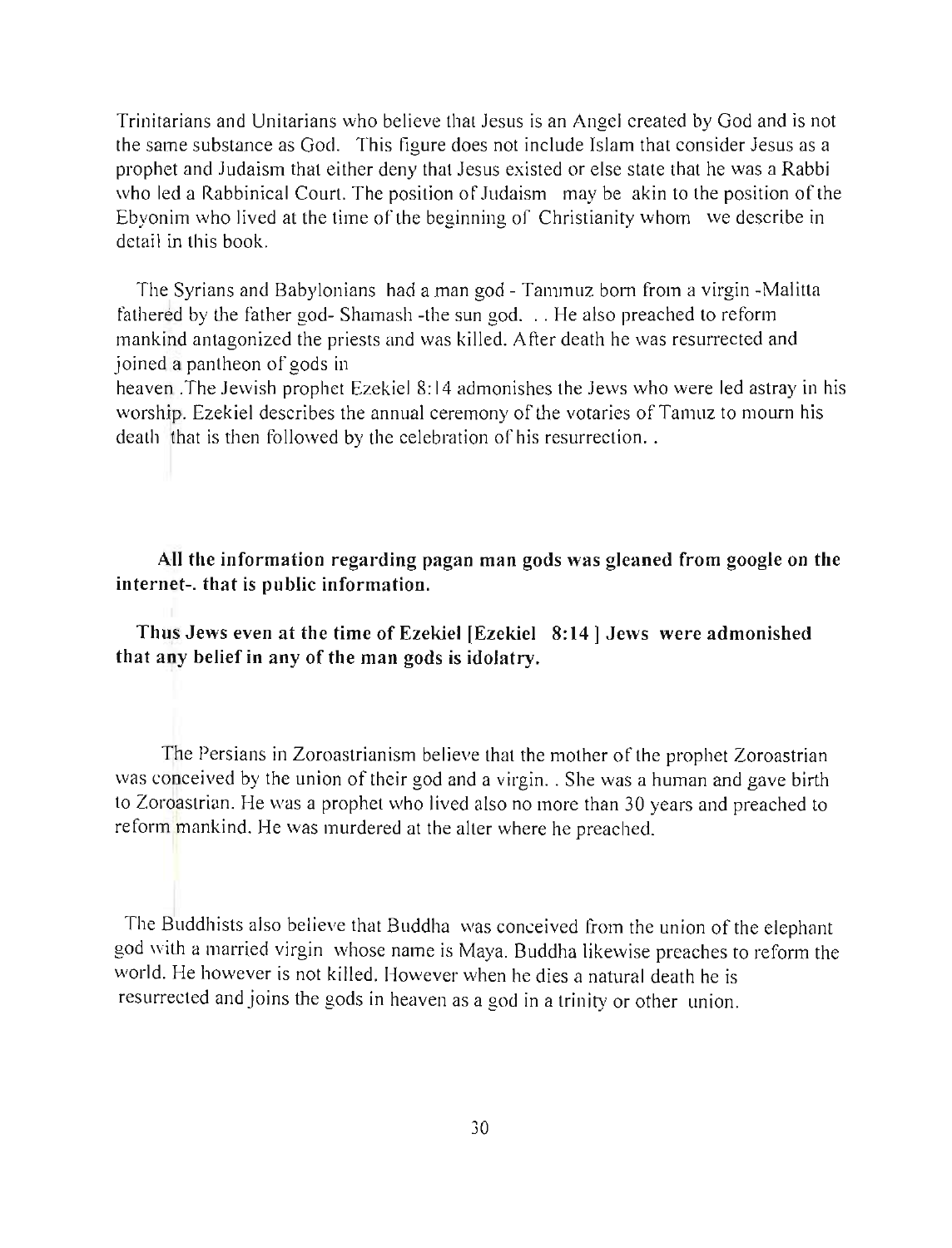Many of these religions appear to have boiler plate similarities.

The man gods at the end of days will return as the Messiah . The righteous dead will be resurrected and never die again. All of these religions have their man god before he is killed have a last supper. They have a rite similar to the Catholic Eucharist. The man gods are uniformly born December 25. They are crucified or buried alive in the Spring and after three days they uniformly are resurrected fly to heaven and become part of a trinity or other union with the father gods .. The cross or swastika is the emblem and flag of the believers.

All these religions claim to be 3000 -2500 years old. All of then preceded Christianity. Many of them placed in their homes cut evergreen trees to mark the birth of the man god. They celebrated the resurrection with colored eggs similar to an egg that is fertilized and gives birth to a child.. They also have a custom of having tricks or giving candy treats on Halloween in order to chase away evil spirits.. All the pagan religions believe in baptism in water in order to be reborn and accept the new faith. All of them consider the man god to be the word- the father god turned to flesh.- the man god. All of them call the man god the anointed or krrist in Greek. They call him the Messiah. They all have the virgin mother of the man god have a name that is close to Mary Miri or Maya. The man god has 12 disciples. The man gods conduct a Sermon on the Mount .and issue legislation and moral precepts

Thus the Jewish Bible story of the sin of Adam and Eve of partaking of the fruit of wisdom, rather then the fruit of the tree of life -the study of Torah and Jewish law created by God at the instant of creation of the universe was corrupted by the Hindus Greeks and Romans. They converted this event into an original sin requiring the crucifixion of their god's son. They corrupted the serpent who seduced Eve to eat from the tree of wisdom,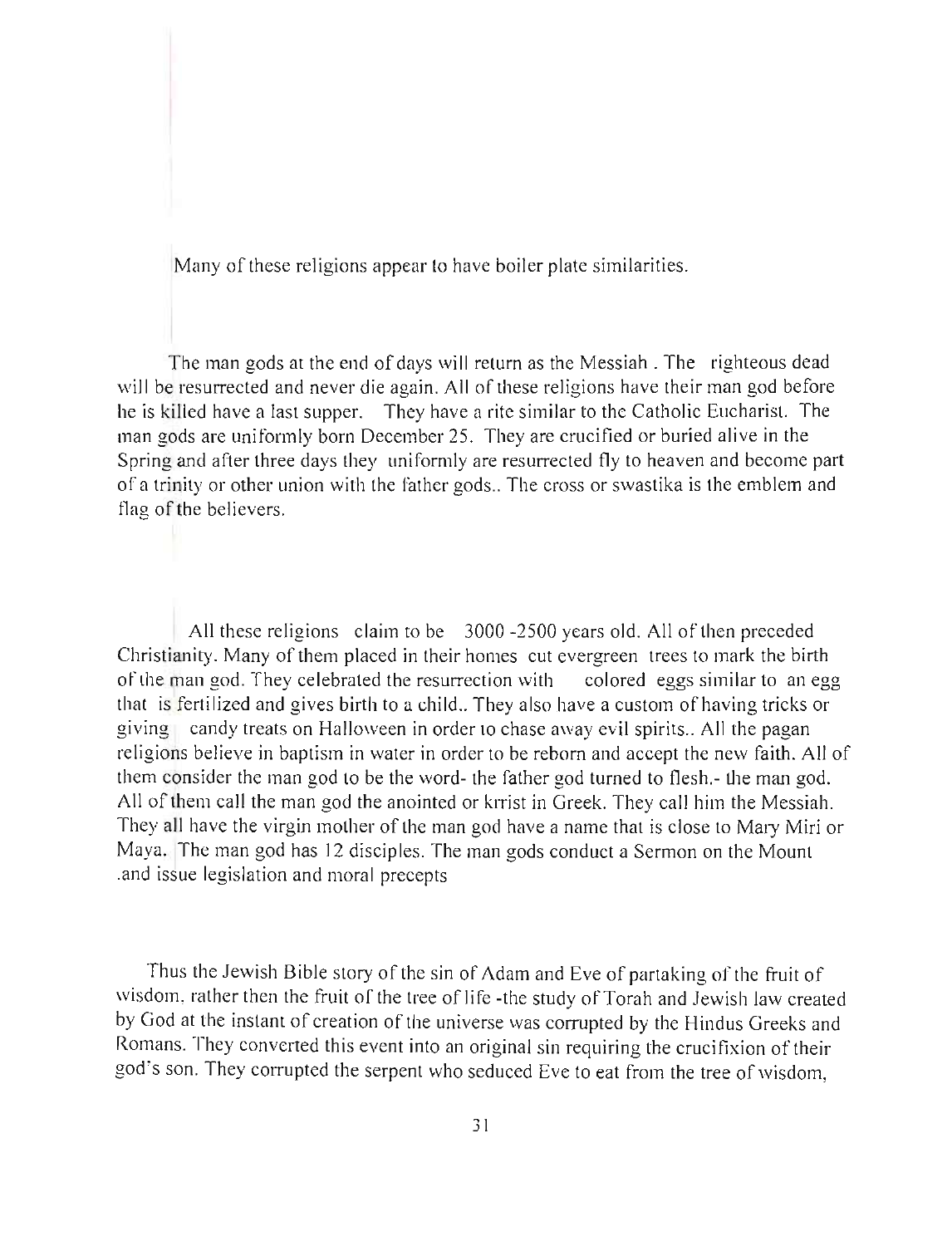into Satan who tempts and seduces men. Women are automatically made into inferior and dangerous beings because of the sin of Eve. The Catholic Church opposed giving sedatives and pain killers to women at the instant of child birth , because all women to eternity must suffer because Eve seduced Adam and brought death to humanity.

The Mexican Aztecs used to cut out and eat the hearts of the victims they killed in battle . A clone of themselves -their savage behavior was created in their religious rites. They used to sacrifice a human to their gods of the sun and moon and cut out his heart and offer it to their deity. They brought 20,000 humans as sacrifices each year. They claimed that if they did not bring human sacrifices the sun and moon gods would destroy the earth and universe. When the Spaniards conquered Mexico and forbade this practice it became apparent that the sun and moon gods would not destroy the world.

The African cannibals used to kill their victim and eat them. They believed that in that manner they would possess all the mystical powers that were latent and associated with their victim. They created a clone of themselves by offering humans as sacrifices to their deities.

Europeans for the last 1700 years have not differed in their behavior than the ancient Romans Greeks Hindus Aztecs or African cannibals. They were responsible in the killing of hundreds of millions of Africans North and South American and Australian natives other Christians Jews Muslims Hindus and anyone weaker especially women- accusing them that they were witches and burning them. The inquisition and the holocaust was a natural out growth of European mis conduct.

At the instant of killing their victim Europeans used to shout **such is the will of**  God. The Islam terrorist shout Allah Akhbar God is great Thus they projected to God the responsibility for the murder. It was God who was the one who did the killing; not they. At most they were merely carrying out the will of God-they were His agents. When they discriminated against Jews and treated them as  $10<sup>th</sup>$  class citizens, if they did not kill them, it was the fault of the Jews that they do not accept Jesus and therefore are the wandering Jew. . God is punishing the Jews The Europeans committed in fact all the crimes, but covered their tracts by blaming God as the one responsible. They thus manipulated God as the one committing all the crimes. The Europeans thus covered their crimes , blaming God as the perpetrator of the crimes. When they killed Jews again it was God who was responsible. Freud in his theories of projection of blame and crimes took a lesson from 1700 years of European misconduct treachery and murder .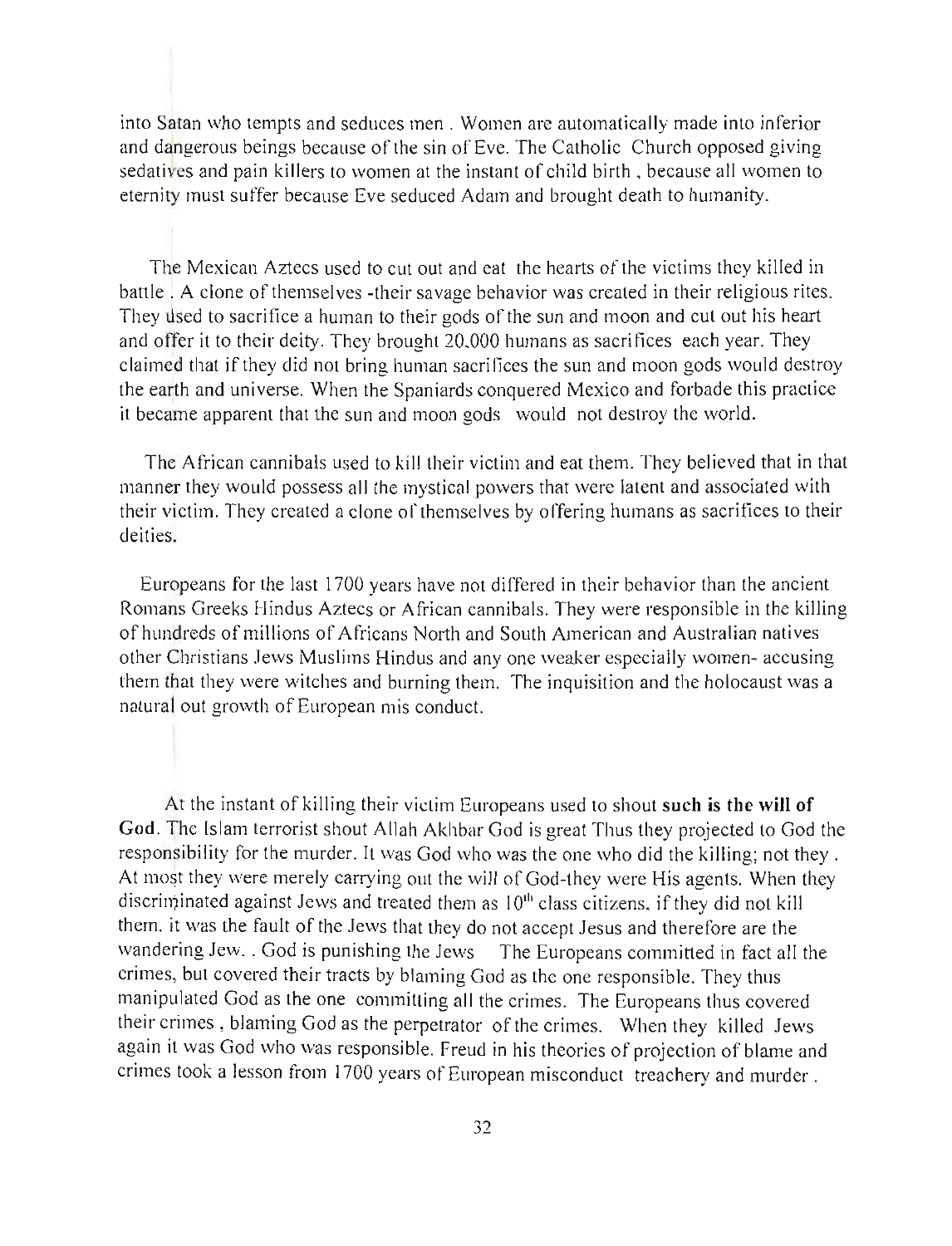The Holocaust by Hitler and the Nazis and the Arab terrorist suicide bombings today is a natural outgrowth of such treachery the chickens-terrorism have returned to the coop from where they were hatched -the Europeans.

Europeans did not discriminate .. The only requirement was that their victim be weaker. Read any history book and one will discover the hundreds of millions of innocents massacred by Europeans. From all the nations that believed in a religion of incarnation the Europeans have corrupted the concept and used it as a launching pad for hatred and murder of hundreds of millions. It was the Europeans who made a unique contribution and upgraded the belief in the immaculate conception and interpolated into the story of the crucifixion- the scenes of the Jewish mob threatening to riot unless Pontis Pilate agrees to crucify Jesus.

The Popes capitulated to the demands of Constantine in the year 325 that the Catholic Church agree to have Jesus be of the same substance as God. Prior to that date The Arian thesis was standard theology that Jesus was an Angel created by God. Following the capitulation of the bishops and Pope at the synod in Nicea, the Popes commissioned editors to revised the New Testament to dove tail with the revised theology that placed Christianity in the same camp as all the religions mentioned previously that believed in an incarnation of a man god from a father god and a virgin. Competing versions that promulgated the Arian theology or the hundreds of other theologies that differed from those of the Catholic Church were burned and those who differed from the official line were labeled heretics and burned at the stake or massacred. Hundreds of thousands if not millions Christians perished at the hands of other Christians.

The Church fathers years later burned all copies of the Talmud and Jewish commentaries in all the Catholic countries of Europe. The Russian Orthodox Church did the same. They also executed heretics who questioned the official line of the Church. Unitarians and non Trinitarians as well as any one contemplating to convert to Judaism were burned alive at the stake. When the Spaniards conquered Central and South America they also set to the flames all the religious records and books of the Aztecs Incas and Mayas. They thus exterminated all traces of an other culture that was different than their own. The Serbs in 1990 when they conquered the Muslims raped all the women and impregnated them. The goal was to forcefully exterminate the Muslim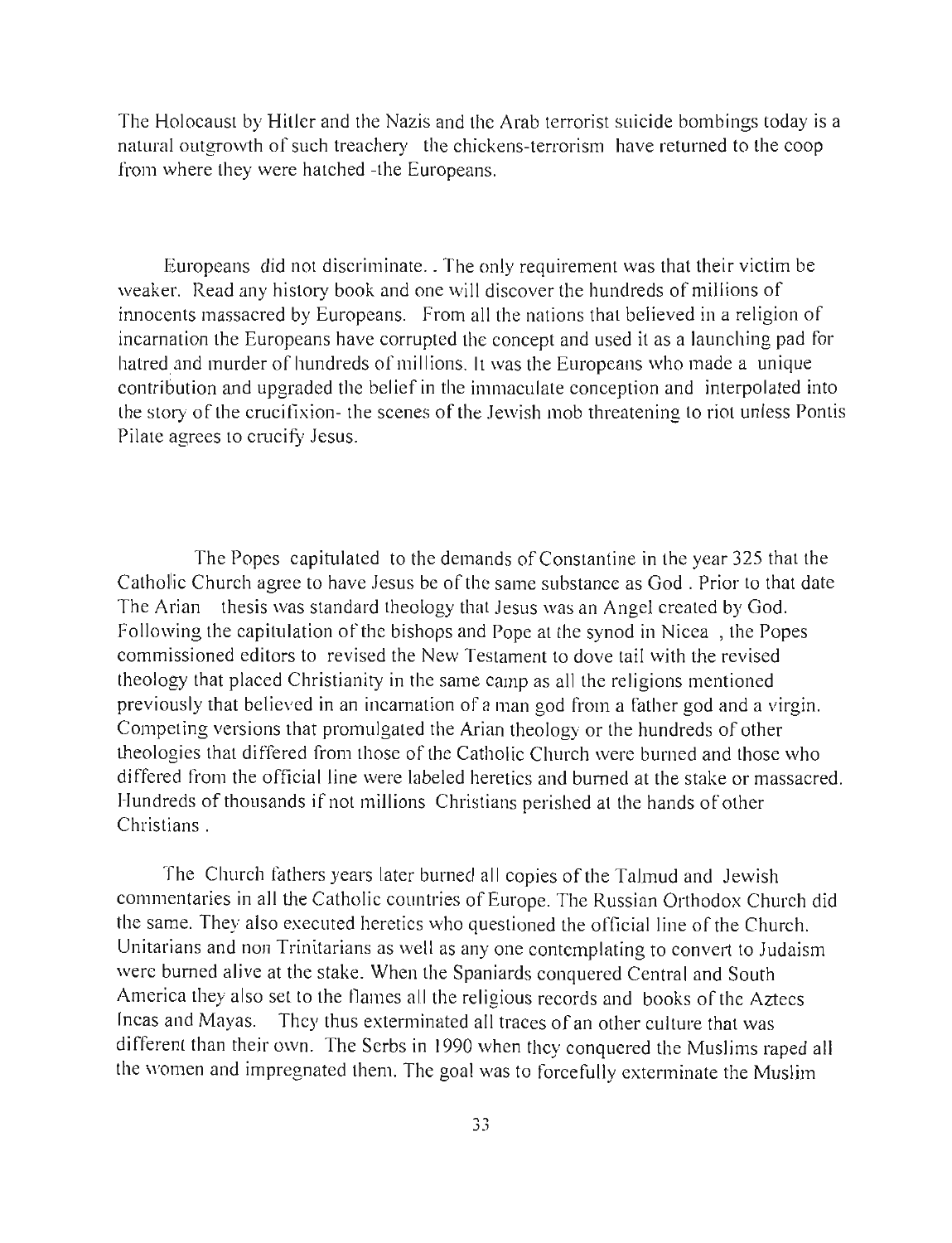presence by having the women give birth to a new generation of Serb children. THIS was in addition to the mass murder of Muslim men.

The Christian faith once it adopted the Trinitarian creed was proclaimed the State religion of Rome. It was then that the anti Semitic passages were fabricated to coerce the Jews to convert or face death ..

The Popes did not hesitate to lie on a grand scale if it was to their advantage. For 1000 years the big lie was brazenly and piously repeated that Constantine donated the Roman empire to the Christian Church. It was called the donation of Constantine. Not until 1450 was this lie exploded and Catholics admit that the donation of Constantine is a fraud.

So too, are all the passages interpolated by the editors of the Popes in the New Testament condemning Jews as being responsible for the death of Jesus because they threatened to riot. Pontis Pilate the Roman governor at the time of Jesus was a tyrant and could easily have crucified all the Jews who were present. He certainly had the Roman soldiers to execute them. As a matter of fact the Romans crucified one million Jews captured in the revolt against Rome in the years 70 ACE and again in the revolt of the Jews in [30 ACE under Bar Kochba. We will discuss these events in future chapters and in my other book the War against the Jews and non Jews 325-2008.

Popes created the fabrication that Jews aided and abetted in the crucifixion of Jesus. Consequently all Jews to eternity even if they were not born 2000 years ago are guilty and should be killed. According to these anti-Semites the Jews are responsible for all murders even the murder of Abel by Cain. However, if Jews convert to Christianity all would be forgiven and a magic wand is waved and all their sins disappear.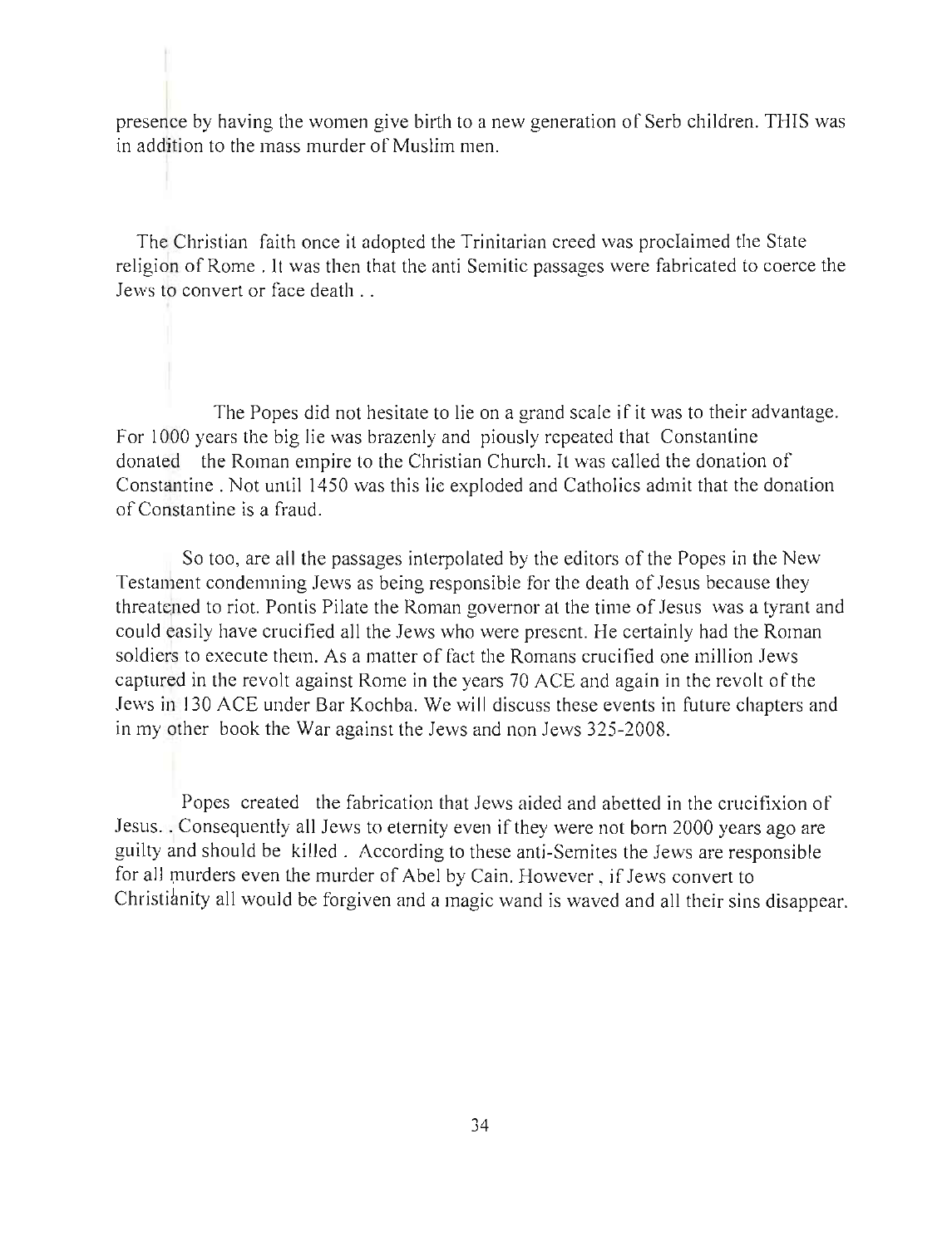It were the Europeans who bought into this criminal thesis promulgated by the Church that was responsible for the murder of millions of Jews over the last 1700 years and was the power that inspired the holocaust of six million Jews by the Nazis in 1939- 1945. The same Europeans corrupted the Christian concept of the passion of Christ on the cross and converted the passion story of a god dying for the sins of men to bring them salvation into a pretext of hatred and mass murder. Freud in his theories of projection did not invent any thing new. Freud observed 1700 years of European criminal misconduct. Further in this book I will elaborate in detail and show the accuracy of this accusation .

The Arab terrorists today who blow up thousands of humans in their suicide bombings are the disciples of the Europeans. Religion again is corrupted to murder. The gods of Molech when children were burned alive for the gods are again being served but the name Molech is changed.

Would the Europeans have elected another one of the religions discussed in this paper who believe in incarnation of a man god, the result of corrupting the concept and using it to murder hundreds of millions would have been the same. This book does not discuss religion per se ,but the people who use religion for their own criminal purposes.

Religion is used as a weapon of mass destruction. The proof is when religion was outlawed in the Soviet Union Anti Semitism almost disappeared. This weapon of mass destruction no longer was available to motivate the murder of Jews and non Jews who were different. Other problems of course took their place but murder of Jews as Christ killers no longer existed.

Once the Church was stripped of power in the 18 19 20 21 Centuries with the divorce of Church and state as is true in the Western democracies the evil head of the serpent of bigotry hate discrimination on the basis of sex religion race and national origin and Anti-Semitism started to self destruct. Even today this evil serpent is alive and well. **It** has metamorphosed into an existentialist war of survival between the civilized world of democracy versus the totalitarian world of AI queda Hamas Hizbullah Iran and Syria. These individuals want to force all mankind to accept them as their masters. The Muslim